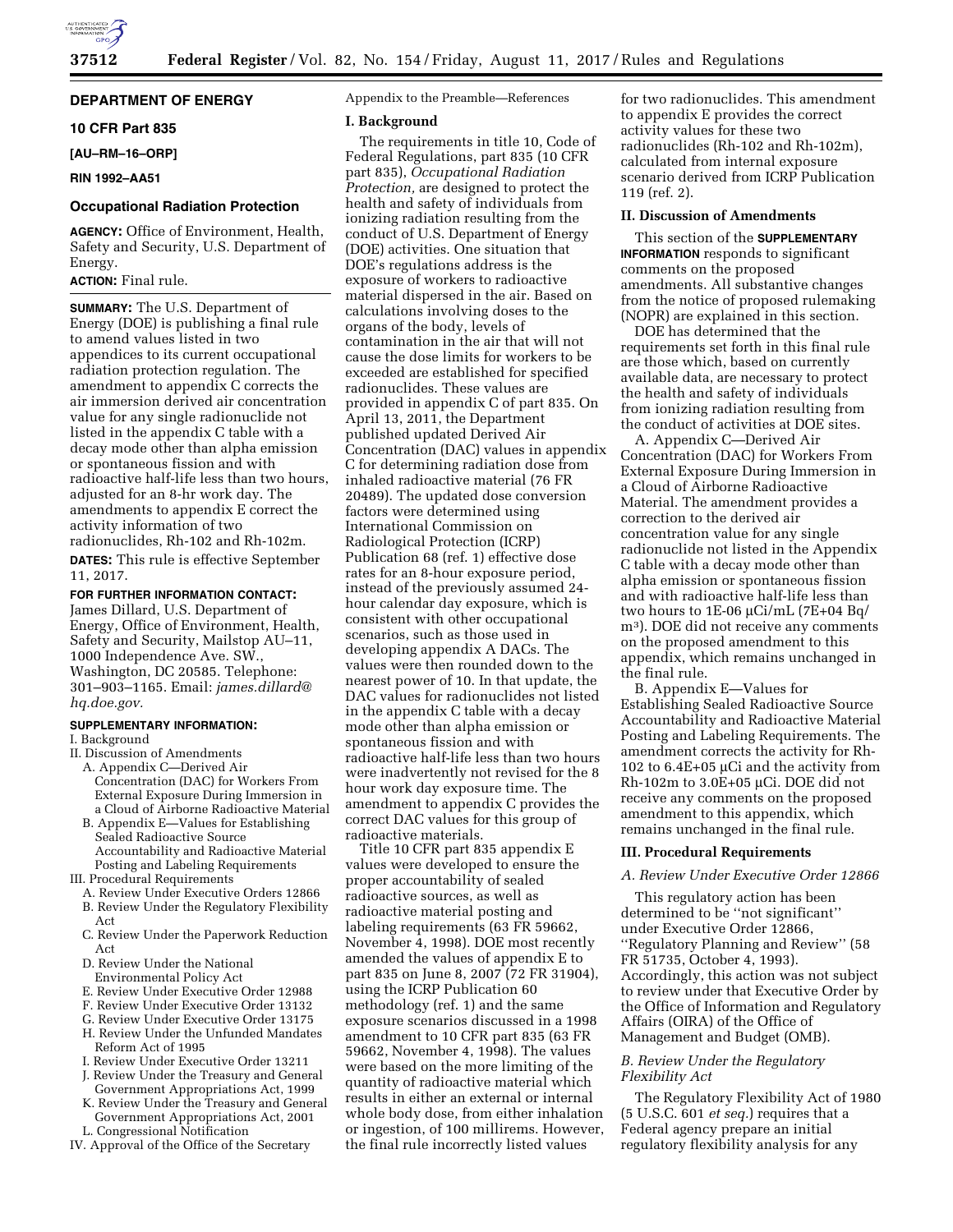regulation for which a general notice of proposed rulemaking is required, unless the agency certifies that the rule, if promulgated, will not have a significant economic impact on a substantial number of small entities (5 U.S.C. 605(b)).

This rule updates DOE requirements for nuclear safety and occupational radiation protection at DOE sites. The requirements of part 835 are primarily implemented by contractors who conduct work at DOE facilities. DOE considered whether these contractors are ''small businesses'' as the term is defined in the Regulatory Flexibility Act (5 U.S.C. 601(3)). The Regulatory Flexibility Act's definition incorporates the definition of small business concerns in the Small Business Act, which the Small Business Administration (SBA) has developed through size standards in 13 CFR part 121. DOE expects that any potential economic impact of this rule would be negligible because DOE activities are conducted by contractors who are reimbursed through their contracts with DOE for the costs of complying with DOE nuclear safety and radiation protection requirements, including the costs of complying with the rule. For these reasons, DOE certifies that this rule, will not have a significant economic impact on a substantial number of small entities, and therefore, no regulatory flexibility analysis has been prepared. DOE's certification and supporting statement of factual basis will be provided to the Chief Counsel of Advocacy of the SBA pursuant to 5 U.S.C. 605(b).

#### *C. Review Under the Paperwork Reduction Act*

This rule does not impose a collection of information requirement subject to the Paperwork Reduction Act (44 U.S.C. 3501 *et seq.*).

### *D. Review Under the National Environmental Policy Act*

DOE has concluded that this rule falls into a class of actions that will not individually or cumulatively have a significant impact on the human environment, as determined by DOE's regulations implementing the National Environmental Policy Act of 1969 (42 U.S.C. 4321 *et seq.*). Specifically, this rule amends existing regulations without changing the potential environmental effect of the regulations being amended, and, therefore, is covered under the Categorical Exclusion in paragraph A5 of appendix A to subpart D, 10 CFR part 1021. Accordingly, neither an environmental

assessment nor an environmental impact statement is required.

#### *E. Review Under Executive Order 12988*

With respect to the review of existing regulations and the promulgation of new regulations, section 3(a) of Executive Order 12988, ''Civil Justice Reform'' (61 FR 4729, February 7, 1996), imposes on Federal agencies the general duty to adhere to the following requirements: (1) Eliminate drafting errors and ambiguity; (2) write regulations to minimize litigation; and (3) provide a clear legal standard for affected conduct rather than a general standard and promote simplification and burden reduction. Section 3(b)(2) of Executive Order 12988 specifically requires that Executive agencies make every reasonable effort to ensure that the regulation: (1) Clearly specifies the preemptive effect, if any, to be given to the regulation; (2) clearly specifies any effect on existing Federal law or regulation; (3) provides a clear legal standard for affected conduct while promoting simplification and burden reduction; (4) specifies the retroactive effect, if any, to be given to the regulation; (5) defines key terms; and (6) addresses other important issues affecting clarity and general draftsmanship under any guidelines issued by the Attorney General. Section 3(c) of Executive Order 12988 requires Executive agencies to review regulations in light of applicable standards in section 3(a) and section 3(b) to determine whether they are met or it is unreasonable to meet one or more of the standards. DOE has completed the required review and determined that, to the extent permitted by law, this final rule meets the relevant standards of Executive Order 12988.

### *F. Review Under Executive Order 13132*

Executive Order 13132, ''Federalism'' (64 FR 43255, August 4, 1999), imposes certain requirements on agencies formulating and implementing policies or regulations that preempt State law or that have federalism implications. Agencies are required to examine the constitutional and statutory authority supporting any action that would limit the policymaking discretion of the States and carefully assess the necessity for such actions. DOE has examined this rule and has determined that it will not preempt State law and will not have a substantial direct effect on the States, the relationship between the national government and the States, or the distribution of power and responsibilities among the various levels of government. No further action is required by Executive Order 13132.

#### *G. Review Under Executive Order 13175*

Under Executive Order 13175 (65 FR 67249, November 6, 2000) on ''Consultation and Coordination with Indian Tribal Governments,'' DOE may not issue a discretionary rule that has ''tribal'' implications and imposes substantial direct compliance costs on Indian tribal governments. DOE has determined that the proposed rule will not have such effects and concluded that Executive Order 13175 does not apply to this final rule.

### *H. Review Under the Unfunded Mandates Reform Act of 1995*

Title II of the Unfunded Mandates Reform Act of 1995 (Pub. L. 104–4), 2 U.S.C. 1531 *et seq.,* requires each Federal agency to prepare a written assessment of the effects of any Federal mandate in a proposed or final agency regulation that may result in the expenditure by states, tribal, or local governments, on the aggregate, or by the private sector, of \$100 million in any one year. The Act also requires a Federal agency to develop an effective process to permit timely input by elected officials of state, tribal, or local governments on a proposed ''significant intergovernmental mandate,'' and requires an agency plan for giving notice and opportunity to provide timely input to potentially affected small governments before establishing any requirements that might significantly or uniquely affect small governments. DOE has determined that the final rule published does not contain any Federal mandates affecting small governments, so these requirements do not apply.

#### *I. Review Under Executive Order 13211*

Executive Order 13211, ''Actions Concerning Regulations That Significantly Affect Energy Supply, Distribution, or Use,'' 66 FR 28355 (May 22, 2001) requires Federal agencies to prepare and submit to the OMB a Statement of Energy Effects for any proposed significant energy action. A ''significant energy action'' is defined as any action by an agency that promulgated or is expected to lead to promulgation of a final rule, and that: (1) Is a significant regulatory action under Executive Order 12866, or any successor order; and (2) is likely to have a significant adverse effect on the supply, distribution, or use of energy, or (3) is designated by the Administrator of OIRA as a significant energy action. For any proposed significant energy action, the agency must give a detailed statement of any adverse effects on energy supply, distribution, or use should the proposal be implemented,